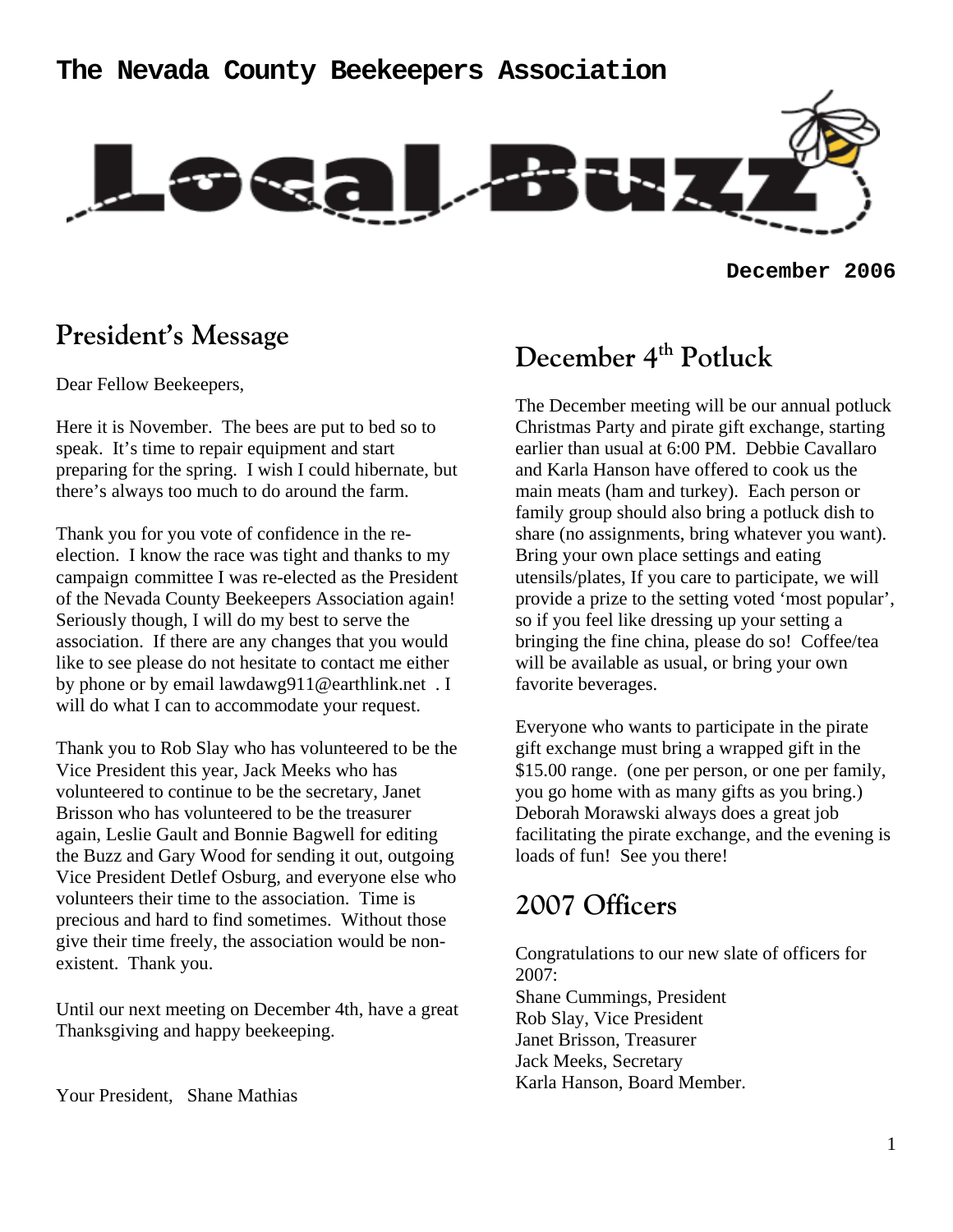# **Bee Bits**

By Randy Oliver

### For you web surfers, see

http://funhight.blogspot.com/2006/08/beeman-injapan.html. He's really a South Korean protesting Japan's claims over the Tokto islands claimed by both countries. Ahn Sang-gyu covered his body with about 187,453 bees, which is the number of square metres of the disputed islands.

There is a new report out--Status of pollinators in North America-- at

http://newton.nap.edu/catalog/11761.html#toc. Native bees and other pollinators are declining worldwide, with possible effects on the food chain.



Frank and Sandra Spenger sent me a webpage suggesting that you tape a penny over bee or wasp stings. It's supposed to work like magic to prevent swelling. Will someone who reacts to beestings please try it and let me know the results?

We're fresh back from the California State Beekeepers Association convention at Lake Tahoe. It was a chance to hear speakers give presentations on the state of the art of bee research. Going to such a convention also allows one to hobnob with the researchers themselves, and share stories with beekeepers from all over.

I'll give briefs on some of the presentations:

The almond pollination situation appears to be fairly stable, with strong colonies renting in the \$140-150 price range. Some are still predicting a shortage come bloom time, whereas others are offering bees at a surprisingly low \$120. We'll see in January what the real supply situation is.

The small hive beetle is unlikely to be much of a problem in areas with dry soils and low humidity. However, if you have any beetles, you can't store honey supers in a warm room for more than a few days without damage.

Honeybees are host to at least 18 viruses--many can lie latent in the bee's body, only to be activated by feeding wounds from varroa. Some are passed from queen to egg; others infect the honey and pollen.

Oxalic acid will "soon" be registered for use in the U.S. It will be recommended as a winter dribble. Dissolve 35g oxalic into 1 liter of 50:50 syrup; dribble 3-5 ml per seam of bees. I will have a lengthy article on oxalic published in this month's ABJ.

I attended the Research Committee meeting to screen the proposals from scientists for funding for bee research. The message I got was that bee scientists are tired of looking for "Silver Bullets" for mite control. The other message was that the big beekeepers are asking for more Silver Bullets. I address this issue more in another article that will also be in this month's ABJ.

There are indeed two more Silver Bullets on the horizon. One is 2-heptanone (the chemical that gives blue cheese its odor). It is a natural pheromone produced in the mandibular glands of guard and forager bees. It is a component of alarm response, attracts bees at low concentrations, repels them at high levels, and has fungicidal properties. It also kills varroa mites! Researchers are waiting for a private company to incorporate it into a mite-control strip.

The other Silver Bullet is Hivastan®, by the makers of Apistan®. Unfortunately, Hivastan contaminates the beeswax, and is very stable. I'm hoping it doesn't cause more comb contamination problems.

There was a good presentation on the formic acid pad MiteAwayII®. MiteAway allows beekeepers to use formic acid safely. It works well at a temperature of between 50 and 75°F.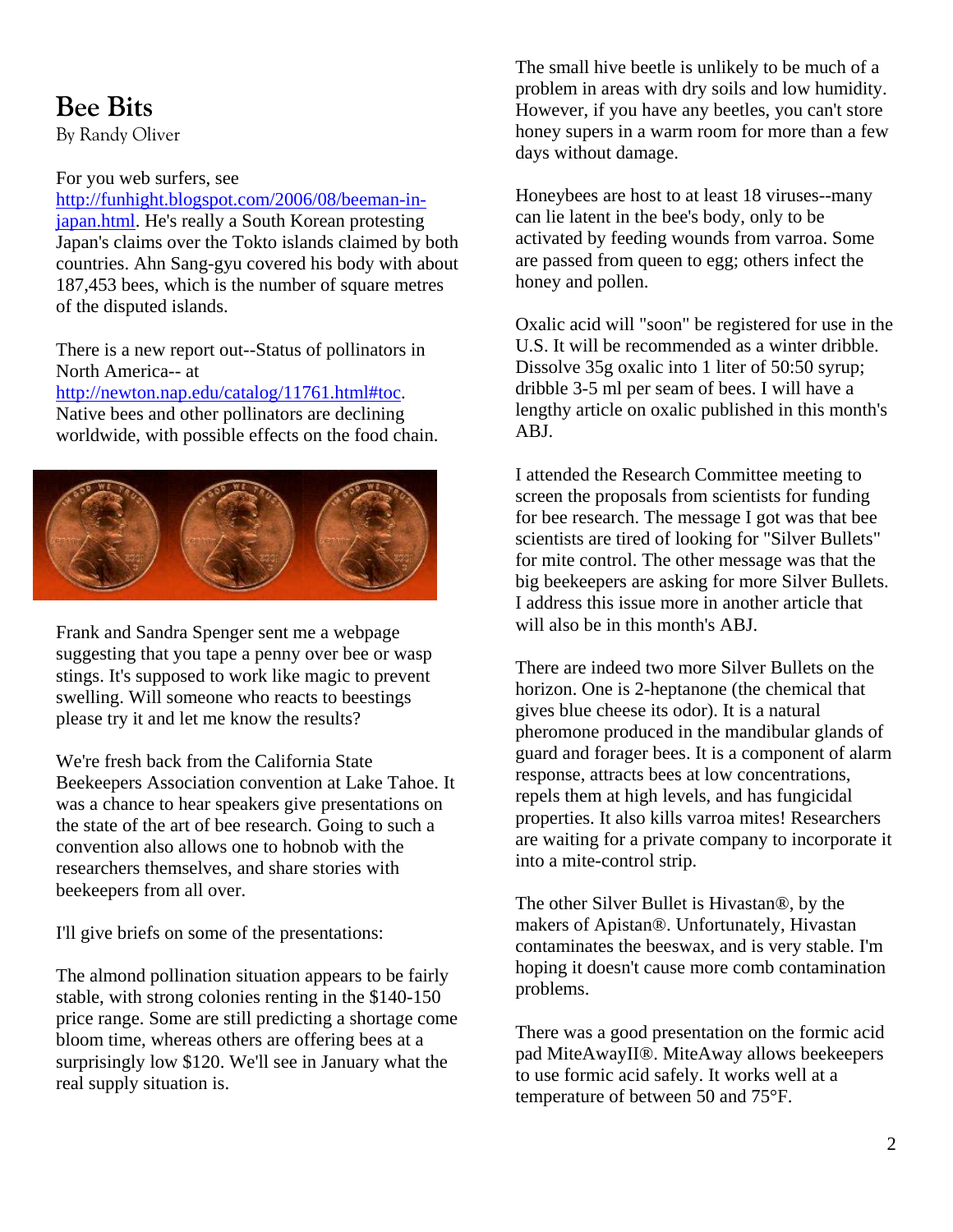Two presentations detailed hygienic behavior in honey bees as a way of controlling mites. Also, the possibility that propolis may be very beneficial in the hive at controlling disease, and possibly mites, too!

The book "The Hibernation Diet" has a U.S. edition being released, incorporating sound science. The gist is that by adding moderate resistance exercise to your schedule, and eating one or two tablespoons of honey before sleeping, your body will burn off more fat than if you jogged during the day! Sounds very interesting, and could both help Americans fight obesity.

The last big item is that Sue Cobey was funded to start a honeybee stock improvement program at U.C. Davis. This is great news for those of us who put great stock in bee breeding as a means of controlling varroa! U.C. Davis is also reestablishing the bee research lab that has all but disappeared in recent years. Beekeepers were asked to donate a dollar for each colony they move into almonds; I also suggest that our association make a donation to the endowment. The endowment will provide permanent funding for bee research.



# **Notes from the 2006 Oregon State Fall Beekeeping Conference**

By Janet Brisson

Most exciting is the work that Diana Sammataro is doing where they use a fiber that absorbs volatiles. The study involved 5 different strains of bees,

Russians, SMR, Hygienic, Hawaiians (control), and Africanized honey bees. We were shown graphs that followed the life of the uncapped brood, from new egg to cell being capped. There were big jumps in the graph at two points, when the egg hatched, probably to indicate the larvae wants to be fed, and then two days before capping. That's the important one. The pheromone or odor given off to alert the worker bees that they need to cap that cell also alerts mites to enter so they can reproduce. The scientists have not been able to id that volatile, but it won't be long now. What does it mean? Perhaps a way to trick mites into trapping themselves.

The work with essential oils was also very interesting. Bees have a very low immune system, almost none at all. The idea is to try and introduce essential oils (they are not saying which ones) and trying to introduce them into a bee food that can be used to strengthen the bee's immune system and ward off diseases.

They had a bee lab where we got to dissect bees and examine their tracheas for mites.

Hints that I picked up. Laying workers. The big discussion is a trick some one came up with to overpower a laying worker. They simply take a strong 5 frame nuke and deposit those frames with the queen and bees into the hive that has the laying worker. Apparently the bees in the nuke will defend their queen. It has been very successful.

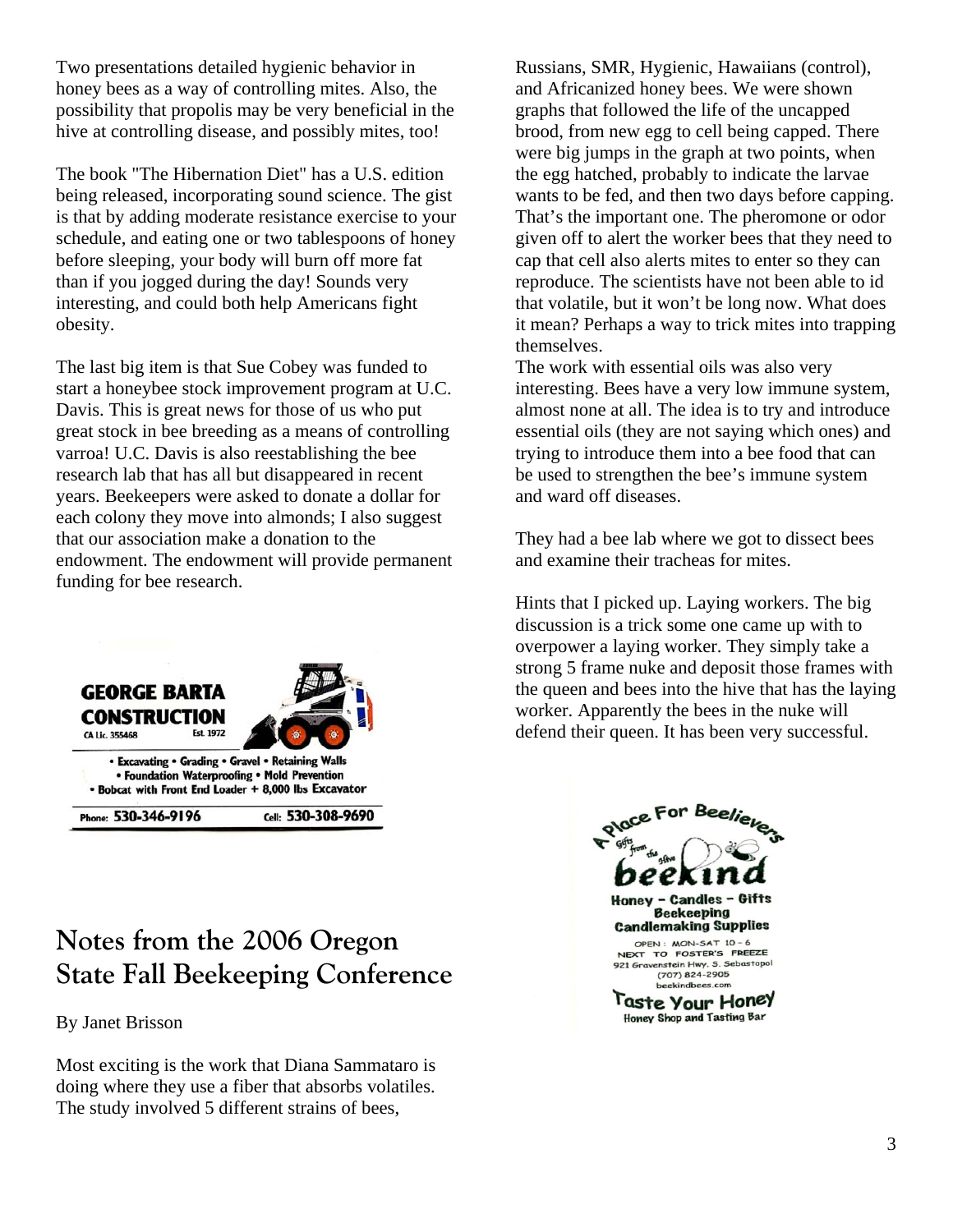Quote: "Twenty years from now, you will be more disappointed by the things that you didn't do than by the ones you did do. So throw off the bowlines. Sail away from the safe harbor. Catch the trade winds in your sails. Explore. Dream. Discover." – - Mark Twain-

#### **Sacramento Beekeeping Supplies**

- Complete line of all beekeeping supplies
- Candle making supplies (molds, wicks, dyes, scents)
- Glycerin soap making supplies (soap base, molds, scents, and dyes)
- Honeycomb sheets for rolling candles (50 colors and in smooth)
- Beeswax and paraffin, special container candle wax
- Gifts, books, ready made candles
	- 2110 X Street, Sacramento, CA 95818 **(916) 451 – 2337** fax (916) 451 – 7008 email:sacbeek@cwnet.com

Open Tuesday through Saturday 9:30 – 5:30 MAIL ORDERS RECEIVE QUICK SERVICE

### **November Minutes**

President Shane Mathias opened with introductions and Q&A. The honeybee genome has been deciphered, according to TIME Nov 6. Bees have weak immune systems and are most in danger from pesticides. Genetic engineering may produce a superior bee; meanwhile, selective crossbreeding has produced the African killer bee. For pollination contracts, the California standard colony is 70% bee coverage of nine deep frames in one or both supers @60F. MOTION Oliver: Approve the nomination committee's selection of all current officers to continue for 2007. Passed, by acclamation. Debra Morawski announced the Xmas party will be Dec 4, 6PM. Bring your drinks and place settings, and a \$15 maximum value 'White Elephant' (or otherwise) gift

if you want to join the pirate exchange. We have been promised use of the basement hall every Monday from 7 to 9PM, (except Jan 1) for 2007. Next Jan meeting will be on the second Monday, Jan 8th. Finance: Janet Brisson: End Sept \$2243.46; Inc\$81; Exp\$997.45; OctEndBal\$1327.01 We have standing offer of \$300 for arrest and conviction of beehive thieves and vandals. MOTION Gault: Donate \$75 to Bee Journal's project to digitize their archive journals. Passed MOTION Oliver: Approve October minutes as printed in November Local Buzz. Passed PROGRAM Tom Harper: "Turning Liquid Gold Into Wine," making Mead from your honey crop. Tom showed how glass gallon jugs, winemaker's yeast, an air trap, and well water can produce, in a few months after aging, some good home brew. With a beer hydrometer, the fermentation can be controlled, sweet or dry, even up to 18% alcohol, and flavored with ginger, cider, pears, spices. If bottled early, it is carbonated, like champagne. Three pounds of honey will make a gallon of mead. Tom poured several types for tasting and provided instructions. Jack Meeks, sec.

## **The Hibernation Diet Book Report**

Authors: Mike & Stuart McInnes with Maggie Stanfield.

#### By Janet Brisson

I dropped by the California State Beekeepers Convention last Tuesday up in Lake Tahoe to meet with a vendor. Lucky me, I got to browse the vendor's room where the latest in beekeeping inventions are available for you to look at. Some stuff is so new, you can only look at the proto types.

A few meetings ago, Randy mentioned that there were rumors of a diet where you take 1 to 2 tablespoons of honey within an hour of going to bed (my kind of diet). And we've been hearing that taking honey before bedtime helps stop cavities, which seemed like an oxymoron to me, coat your teeth with honey and that's supposed to stop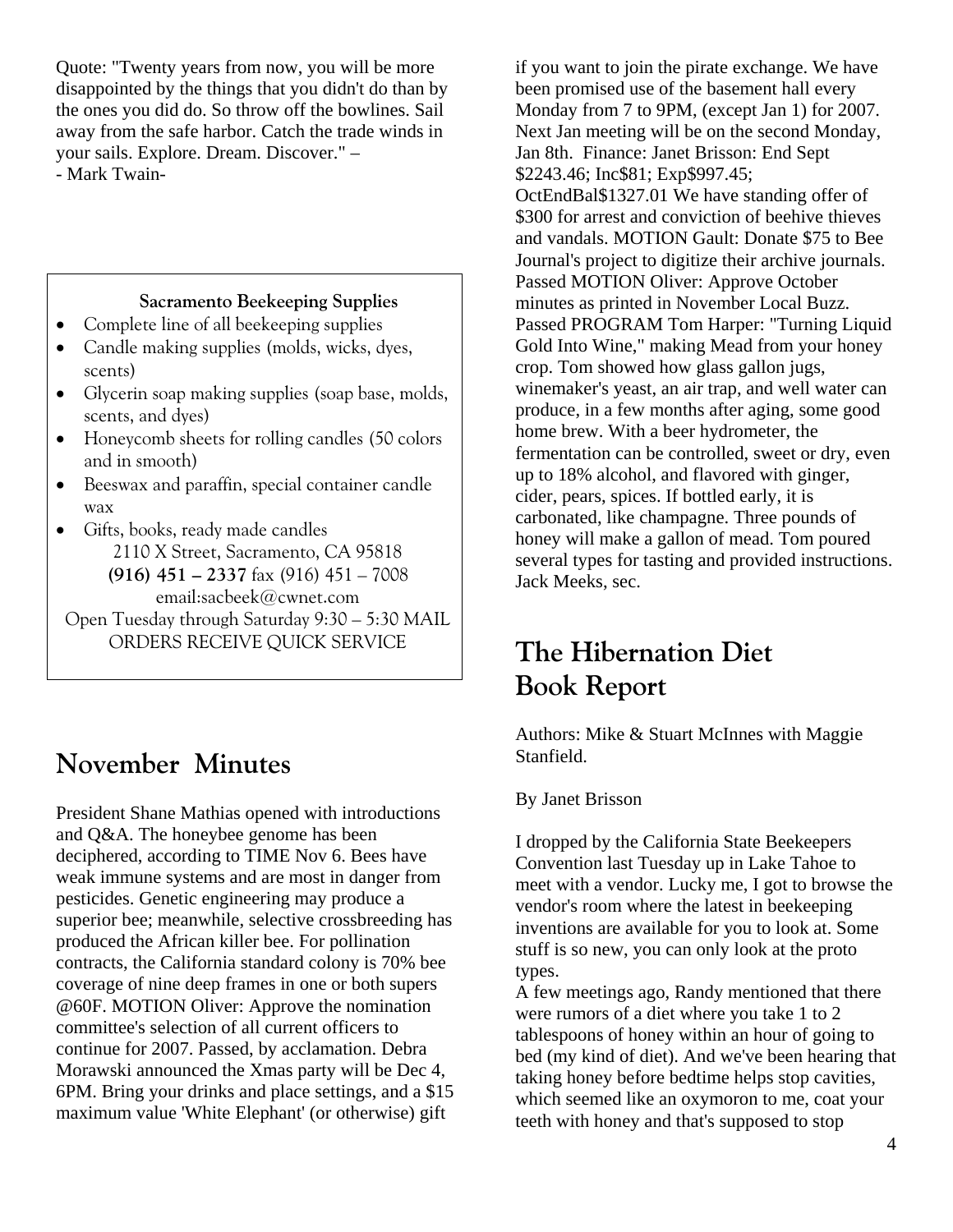cavities. At one of the booths, there was a doctor promoting Honey and Health. With the above book coming out next year, he was selling a \$2.00 publication of excerpts from the book explaining just how the Hibernation Diet works. '95 Theses on the Power and Efficacy of Honey with Respect to Liver Fueling.' by Mike McInnes lists just how this works, and after skimming the first couple of pages, I was fascinated. Why honey before bedtime? I'll quote a passage that seems to sum it up..."Honey optimizes liver glycogen storage via fructose and glucose uptake, honey activates sleep via the insulin melatonin (HYMN) cycle, honey promotes optimal body recovery (fat burning) during the night fast and honey promotes good health via prevention of overproduction of the adrenal stress hormones.' He also states this will not hurt you, so why not try it for two weeks. According to the book, adding moderate resistent exercise, you can loose 3 pounds a month. I'm going to try it.

I will be adding this book to the library at the Christmas party. Happy Hollandaise!

Janet

# **Honey Pumpkin Pie**

2 eggs  $\frac{1}{2}$  cup honey ½ tsp. cinnamon  $\frac{1}{2}$  tsp. salt ¾ tsp. nutmeg  $\frac{1}{4}$  tsp. ginger 1-1/2 cup prepared pumpkin ¾ cup hot milk 1 Tb. butter Beat eggs just until yolks and whites are well blended. Gradually beat in honey. Add cinnamon, salt, nutmeg and ginger. Stir in pumpkin. Add milk with butter melted in. Pour into pie shell and bake at 450F for 10 minutes. Reduce temperature to 350 F and continue baking for 20-25 minutes or until filling is firm.

Courtesy: The Canadian Honey Council (and Janet)

**Deborah Morawski** forwards an article purporting the following—if anyone has any specific references that support or contradict these assertions, send them along to educate the rest of us!

"It is found that mixture of Honey and Cinnamon cures many diseases. Honey is produced in most of the countries of the world. Today's science says that even though honey is sweet, if taken in the right dosage as a medicine, it does not harm diabetic patients. Weekly World News, a magazine in Canada, on its issue dated 17 January 1995 ! has given the following list of diseases that can be cured by Honey and Cinnamon as researched by western scientists.' The article goes on with a long list of maladies that they say various studies have shown can be improved by either eating or making a poultice of a mixture of cinnamon and honey, including insect bites, arthritis, hair loss, toothache, stomach cancer, cholesterol, infertility, colds, upset stomach, pimples, fatigue, and weight loss.

(if any of this is true, maybe we're all in the wrong end of the business?)

#### **Cottage Cosmetics**

A how-to guide for making fine olive oil soap and all natural personal care products using beeswax is available from local author and herbalist, Linnie McNaughton. Detailed instructions are included. To order send check for \$15(Cost of book is \$12, plus shipping and tax) to: GREEN BLESSINGS

21055 Dog Bar Rd., Grass Valley 95949 or call (530) 906-0831 or e-mail at

greenblessings@infostations.com.